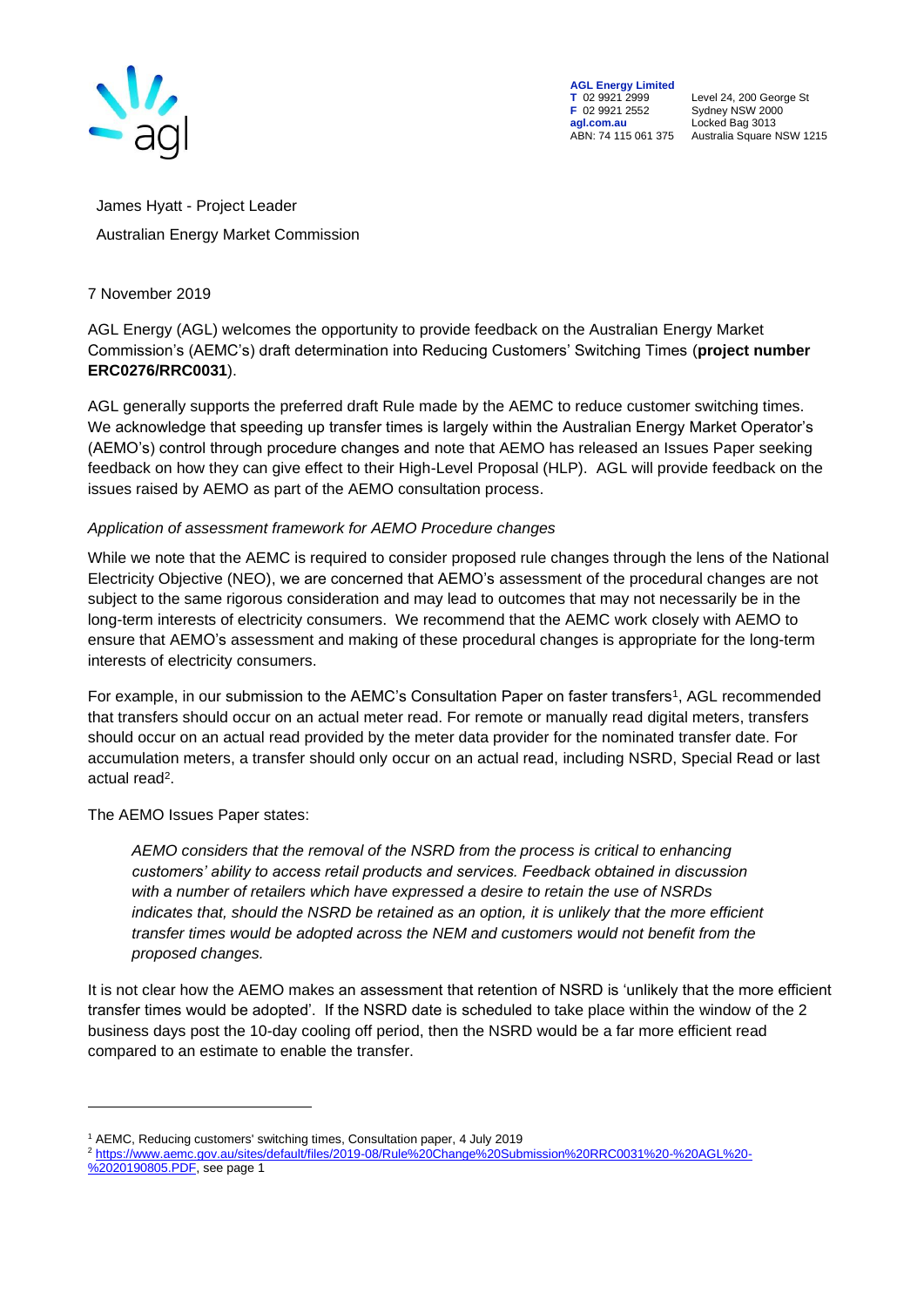

In this scenario the NSRD would avoid the impact to the customer of dealing with an estimated bill then a correcting bill, and the unnecessary additional costs imposed on the losing retailer associated with the true up required to adjust an estimated bill. Based on the AEMC's assessment framework to 'reduce regulatory and administrative burden', maintaining the NSRD would achieve a faster, more efficient and lower cost transfer process.

## *Metering Co-ordinator (MC) appointment*

AGL does not support the AEMC draft determination to remove Clause 7.8.9(e)(1) from the National Electricity Rules (NER).

The AEMC notes the clause currently allows for MC objections that slow down or cancel customer transfers and this is inconsistent with AEMO's proposed HLP. AGL believes the objection of MC appointments through the CR1000 AEMO procedure was a temporary Power of Choice implementation issue and no longer impacts transfer speed. It is important in the framework of the Power of Choice, that the retailer's choice of MC is maintained.

There are a number of options available to retailers to deal with MC objections to avoid cancellation of the CR1000 and transfer process. For example, AGL, has introduced an automated process whereby we check on the current MC and if it is a MC we do not have a commercial arrangement with we nominate our preferred MC partner. Other options include retailers withdrawing and re-raising the CR1000 and nominating a new MC without cancelling or slowing down the transfer process. We note AEMO state in their Issues Paper, less than 0.1% of transfers include a change of MC and also outlines that MSATS Procedures enable retrospective correction of role changes<sup>3</sup>.

Based on AEMO's own statistics, then less than 0.1% of customer transfers would be impacted by an MC objection. Going forward, we believe the CR1000 MC nomination process is likely to have a higher rate of nomination usage as more and more digital meters are installed and therefore MCs listed on sites shift from distributor default nominations to commercially contracted MCs. Nomination of commercial MCs by retailers is a core measure in a competitive metering environment.

However, the removal of clause 7.8.9(e)(1) will result in significant changes to retailers' systems in the MC appointment process. It will also move from a one step process of transfer and MC appointment through the CR1000 MSATS procedures to a two-step process whereby CR1000 will be used for FRMP nomination and CR6300 required for MC appointments. Hence, the removal of the clause will lead to and require implementation costs to build new systems and processes as well as generate ongoing additional costs and labour by requiring a two-step FRMP and MC nomination process. Further, two step processes also potentially increase the risks for systems errors, which can lead to less than optimal customer outcomes.

Given that the current MSATS procedures provide scope and retailers have used this scope to deal with the limited MC objections without delaying the transfer process, the additional costs involved in having to build new systems and manage more labour intensive processes (a two stage process for FRMP and MC nomination), AGL recommends the AEMC keep clause 7.8.9(e)(1) in the NER.

<sup>3</sup> [https://www.aemo.com.au/-/media/Files/Stakeholder\\_Consultation/Consultations/NEM-Consultations/2019/NEM-Customer-](https://www.aemo.com.au/-/media/Files/Stakeholder_Consultation/Consultations/NEM-Consultations/2019/NEM-Customer-Switching/AEMO-NEM-Customer-Switching-Issues-Paper.pdf)[Switching/AEMO-NEM-Customer-Switching-Issues-Paper.pdf,](https://www.aemo.com.au/-/media/Files/Stakeholder_Consultation/Consultations/NEM-Consultations/2019/NEM-Customer-Switching/AEMO-NEM-Customer-Switching-Issues-Paper.pdf) see page 9